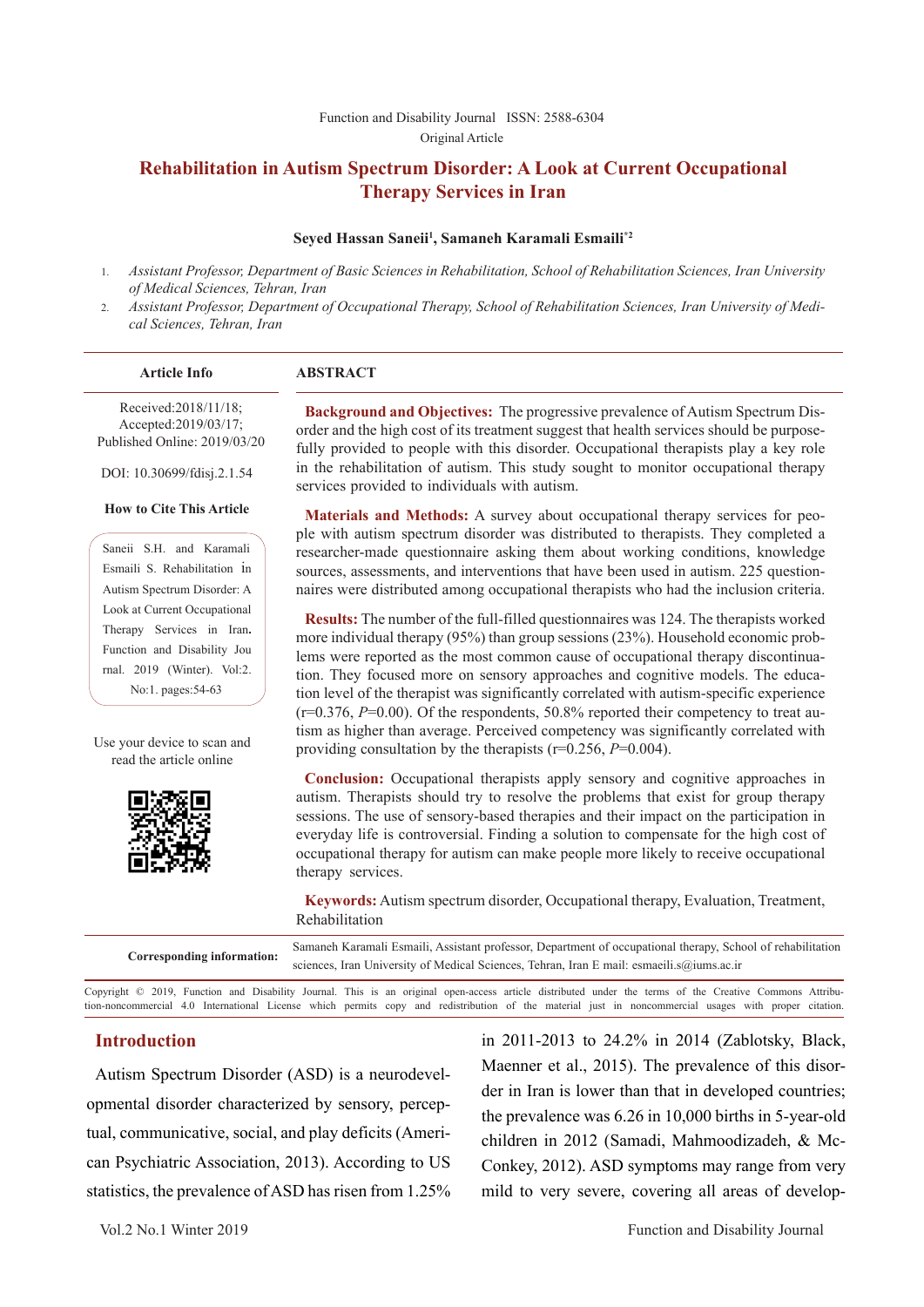ment. The variety of symptoms has made it a complex disorder. Mental health professionals as a multidisciplinary teamwork can help people with ASD. Rehabilitation as a non-medical treatment can help these people along with medicine. Occupational therapists as rehabilitation practitioners, who are the members of the mental health team, are responsible of increasing individual's participation in activities of daily living, education, work, play/leisure and social participation. These goals can be considered in relation to different settings such as clinics, home, school or community (Watling, Tomchek, & LaVesser, 2005).

In order to achieve therapeutic goals in people with ASD, there are many therapeutic approaches in Occupational therapy (OT), including sensory, developmental, cognitive, social, intensive behavioral, and family-centered interventions (Case-Smith & Arbesman, 2008; Dammann, Althoff, Hope, & Ausderau, 2017; Miller-Kuhaneck, 2015). The studies of OT in ASD has different issues such as sensory integration (Pfeiffer, Koenig, Kinnealey et al., 2011), social skills training (Asher, 2014), somatosensory stimulation (Hodgetts & Hodgetts, 2007), floor-time (Dionne & Martini, 2011), family routines (Bagatell, Cram, Alvarez, & Loehle, 2014; Joosten & Safe, 2014), participation in everyday life (Ashburner, Rodger, Ziviani, & Hinder, 2015), play (Henning, Cordier, Wilkes‐Gillan, & Falkmer, 2016), use of technology (Wilkes‐ Gillan & Joosten, 2016), and cognitive orientation to occupational performance (Rodger & Brandenburg, 2009). There are also OT studies that show the overall practice of therapists in ASD; for example Case-Smith and Arbesman (2008) reviewed OT interventions in ASD. Some studies like Watling et al. (1999) and Case-Smith and Miller (1999) in the USA, Kadar et al. (2012), and Ashburner et al. (2014) in Australia also examined the work conditions, interventions, and assessments used by Occupational therapists. The results of these studies indicate that the focus of assessments and interventions of American and Australian therapists is on sensory issues; they reported competency in the treatment of sensory problems in ASD, and even expressed the need for further education. In the review above, it is clear that the concentration of

OT studies in ASD includes a variety of issues, but in practice, the focus is on sensory issues. Studies that reflect the practice of therapists can help them rethink their performance. No information is available on the practice of Iranian occupational therapists in ASD. A number of factors including priorities of clients, work setting (clinic, home, and school), available resources, evidence of effectiveness of a method, the therapist's experience and knowledge may interfere in selecting therapeutic interventions (Case-Smith & Arbesman, 2008). Training after graduation is necessary to achieve competency in some of the approaches mentioned above; so that it depends on certain conditions, such as motivation, possibility to attend in the training courses, needs of the workplace, and so on. These conditions lead therapists not to use all approaches in the treatment of ASD. In addition, assessment is a prerequisite of treatment. The assessment of people with ASD requires availability of the specific assessment tools and the skills to implement them. The above-mentioned factors clarify the necessity of evaluating Iranian occupational therapists' practice in ASD.

Accordingly, the purpose of this study was to investigate the current practice of occupational therapy and answer some questions about occupational therapists' practice in ASD, including the age range of people with ASD who receive OT services, causes of OT discontinuation, perceived competency and source of knowledge of therapists, interventions, assessments, and therapeutic models used in working with people with ASD.

#### **Materials and Methods**

This study was a cross-sectional research in 2018- 2019. The study population included occupational therapists working in OT centers throughout Iran. Inclusion criteria were a history of at least three years of work experience in the field of mental disorders, as well as experience in treatment planning and implementation for at least five ASD diagnosed clients. The exclusion criteria were incomplete questionnaire. The participants were selected by convenient sampling from the OT Centers and conferences where therapists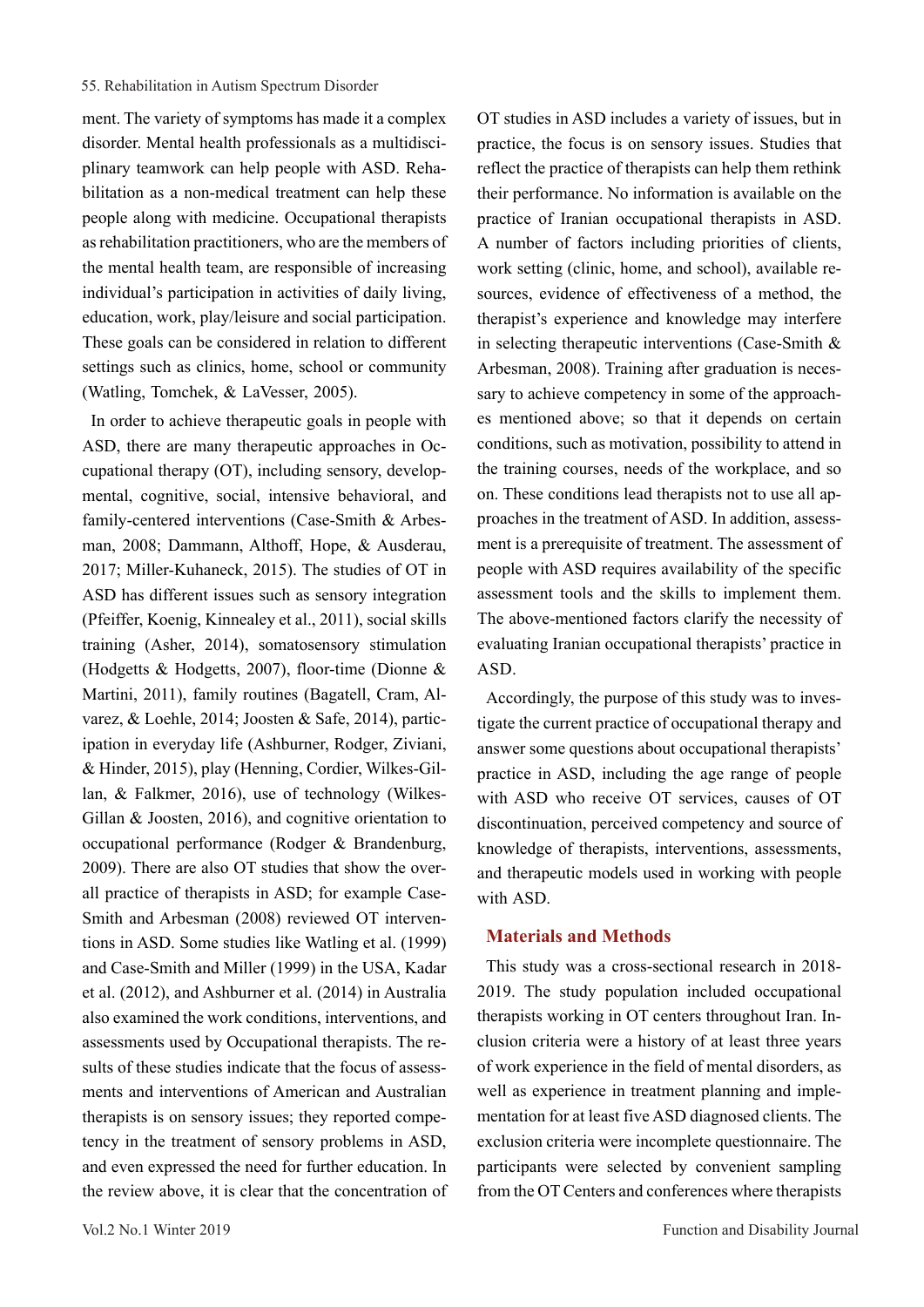participated. They gave their consent to participate in the study. A total of 225 questionnaires were directly distributed to the therapists who met the inclusion criteria. Out of these, 143 questionnaires were returned. In the preliminary review, 19 invalid questionnaires were identified (Because these questionnaires were incomplete or they were found that the written information were not reliable). Finally, 124 questionnaires were valid for investigation. Out of these, 35 questionnaires were obtained from Tehran province and 89 were obtained from other provinces with a diverse distribution in the country.

The assessment instrument was a researcher-made questionnaire. The items of the questionnaire were prepared according to the research questions and by reviewing the existing literature on OT in ASD. The face and content validity of the questionnaire was evaluated by 11 expert occupational therapists. After obtaining the expert opinions, 5 items were removed from the 20 initial items, which had a content validity ratio (CVR) of less than 0.62 (Lawshe, 1975). The content validity index (CVI) for each remaining item

was greater than 0.79, with the mean of 90.66. Consequently, the final questionnaire had a good validity for the present study.

To describe the occupational therapists' practice, central indices and dispersion were used. Chi-square, Pearson and Spearman correlation coefficients were used to describe and demonstrate quantitative and qualitative correlation between ground and independent variables with the OT practice.

# **Results**

A total of 124 fully filled questionnaires were obtained. Of the occupational therapists who participated in this study, 88 (71%) were females and the rest (29%) were males. The mean age was 30±5.8, with a range of 23 to 52 years old. Out of these, 49.2% had bachelors, 42.7% masters, and 8.1% PhD degrees. The work experience of participants was 3-30 (mean=7). The Pearson correlation coefficient between the therapist's age and experience was very high (r=0.947) and significant. The frequency of experience in terms of age is represented in Table 1.

| <b>Experience(Years)</b> |           | $\leq 5$ | $5-10$   | $11 - 15$      | >16 |  |
|--------------------------|-----------|----------|----------|----------------|-----|--|
| Age Group                | $\leq$ 24 | 8        | $\theta$ | $\mathbf{0}$   |     |  |
|                          | 25-29     | 46       | 19       | $\overline{0}$ | 0   |  |
|                          | $30 - 34$ | $\theta$ | 24       |                |     |  |
|                          | 35-39     | $\theta$ | 6        | 6              | 3   |  |
|                          | $\geq 40$ | $\theta$ |          | $\mathbf{0}$   | 6   |  |
| Total                    |           | 54       | 50       | 11             | 9   |  |

*Table 1. The frequency of occupational therapists' work experience in terms of age*

The mean of minimum age of clients with ASD was 3.28 and the mean of maximum age was 10.22 years; so they were in childhood stage. The type of services provided by the therapists included 95% individual treatment, 73% assessment, 62% education, 52% consultation, and 23% group therapy.

The centers where the therapists worked with children with ASD included 103 outpatients, 28 homevisit, 26 exceptional schools, and 2 normal schools.

50.8% of the respondents reported that their competency to treat ASD is higher than average, and the rest reported moderate (45.2%), and lower than average (4%) competency.

The reasons for the discontinuation of OT were economic problems (79%), lack of cooperation of parents for going to OT (37.9%), lack of cooperation of the child with the therapist while doing therapeutic activities (14.5%), lack of expected change in the child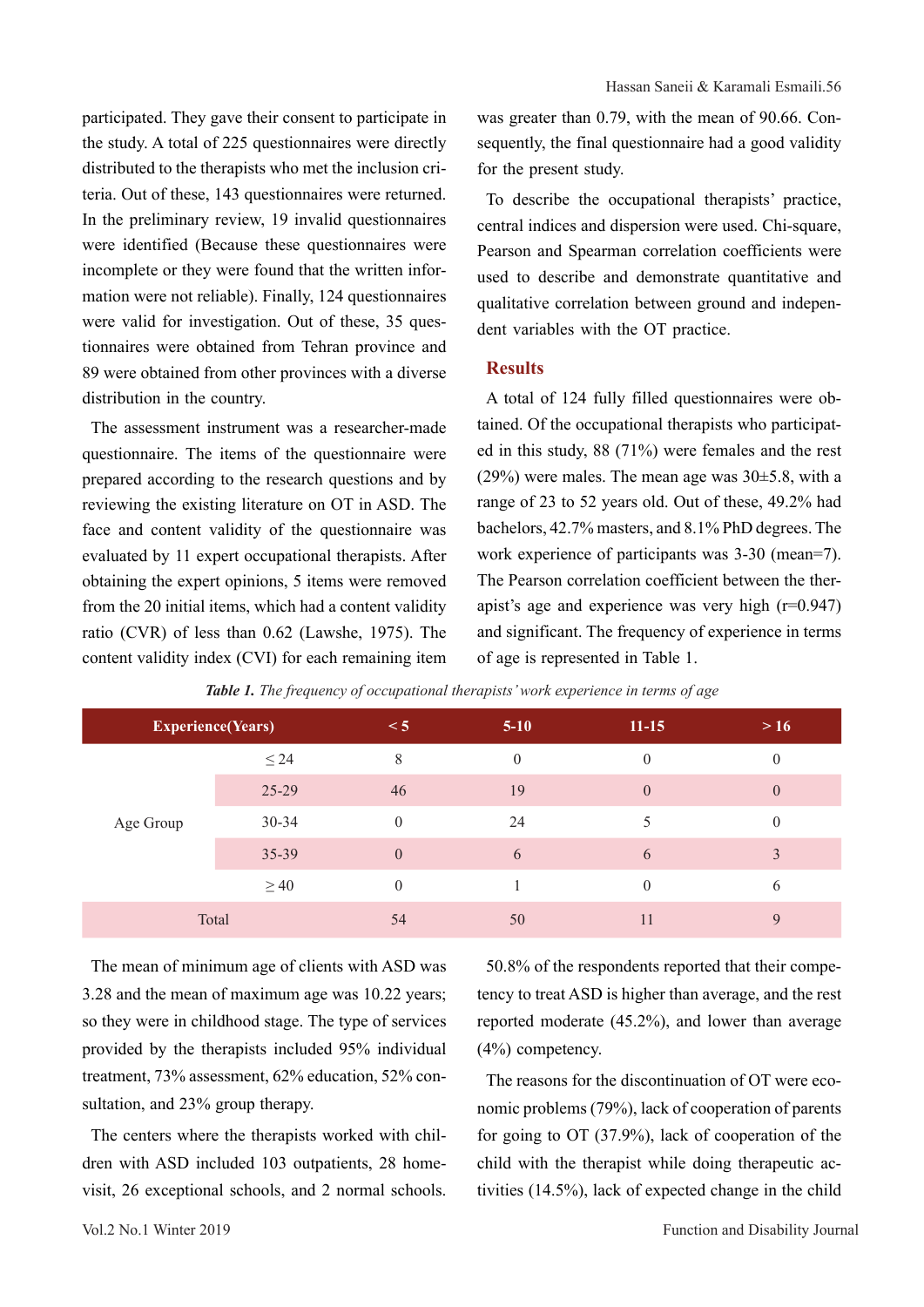(13.7%) and failure to reach the therapeutic goals (9.7%).

The source of knowledge for occupational therapists on ASD were classroom pamphlets, 53.2%, workshops, 51.6%, the internet, 62.9%, retraining courses,

## 31.5%, and books, 84.7%.

The OTs participating in this study were asked about the therapeutic areas that they were assessing and treating in children with ASD; the details are shown in Table 2.

*Table 2. The therapeutic areas were assessed and treated by occupational therapists in children with autism spectrum disorder\**

|                            | <b>None</b> | <b>Assessment</b> | <b>Treatment</b> | <b>Both</b> |
|----------------------------|-------------|-------------------|------------------|-------------|
| Education                  | 66 (53.2)   | 10(8.1)           | 2(1.6)           | 46(37.1)    |
| Communication              | 31(25.0)    | 14(11.3)          | 2(1.6)           | 76(61.3)    |
| Activities of Daily Living | 48 (38.7)   | 14(11.3)          | 3(2.4)           | 59 (47.6)   |
| Play                       | 46(37.1)    | 18(14.5)          | 2(1.6)           | 1(0.8)      |
| Perception                 | 22(17.7)    | 16(12.9)          | 2(1.6)           | 84 (67.7)   |
| Motor                      | 21(16.9)    | 18(14.5)          | 3(2.4)           | 81(65.3)    |
| Sensory                    | 14(11.3)    | 9(7.3)            | 3(2.4)           | 98 (79.0)   |
| <b>Behavior</b>            | 33(26.6)    | 14(11.3)          | 3(2.4)           | 74 (59.7)   |
| Cognition                  | 14(11.3)    | 17(113.7)         | 4(3.2)           | 89 (71.8)   |
| Development                | 31(25.0)    | 21(16.9)          | 2(1.6)           | 70(56.5)    |

\*Data are presented as number (percent)

The therapeutic area on which respondents focused more than on other areas (both in the treatment and assessment) was the sensory area with 98 cases (79%) and the lowest of those was the educational area with 46 cases (37%).

In terms of the type of assessments used by respondents, 103 respondents (83.1%) used observation of performance and 100 respondents (80.6%) used interviews. Each of the formal assessments is described in Table 3.

The approach used the most by therapists was the sensory integration approach (96.8%) whereas the least was the Denver approach (3.2%). Details are given in Table 4.

*Table 3. Frequency of assessments were used by occupational therapists in autism spectrum disorder*

| <b>Assessment Tool</b>                                | Frequency $(\% )$ |
|-------------------------------------------------------|-------------------|
| <b>Sensory Profile</b>                                | 66 (53.2)         |
| <b>Ayres Clinical Observation</b>                     | 37(29.8)          |
| Sensory Integration and Praxis Test (SIPT)            | 33(26.6)          |
| Peabody Developmental Motor Scales (PDMS)             | 25(20.2)          |
| Gilliam Autism Rating Scale (GARS)                    | 21(16.9)          |
| Sensory Processing Measure (SPM)                      | 20(16.1)          |
| Childhood Autism Rating Scale (CARS)                  | 19(15.3)          |
| Canadian Occupational Performance Measure (COPM)      | 19(15.3)          |
| Assessment of Motor and Process Skills (AMPS)         | 17(13.7)          |
| Bruininks-Oseretsky Test of Motor Proficiency (BOTMP) | 15(12.1)          |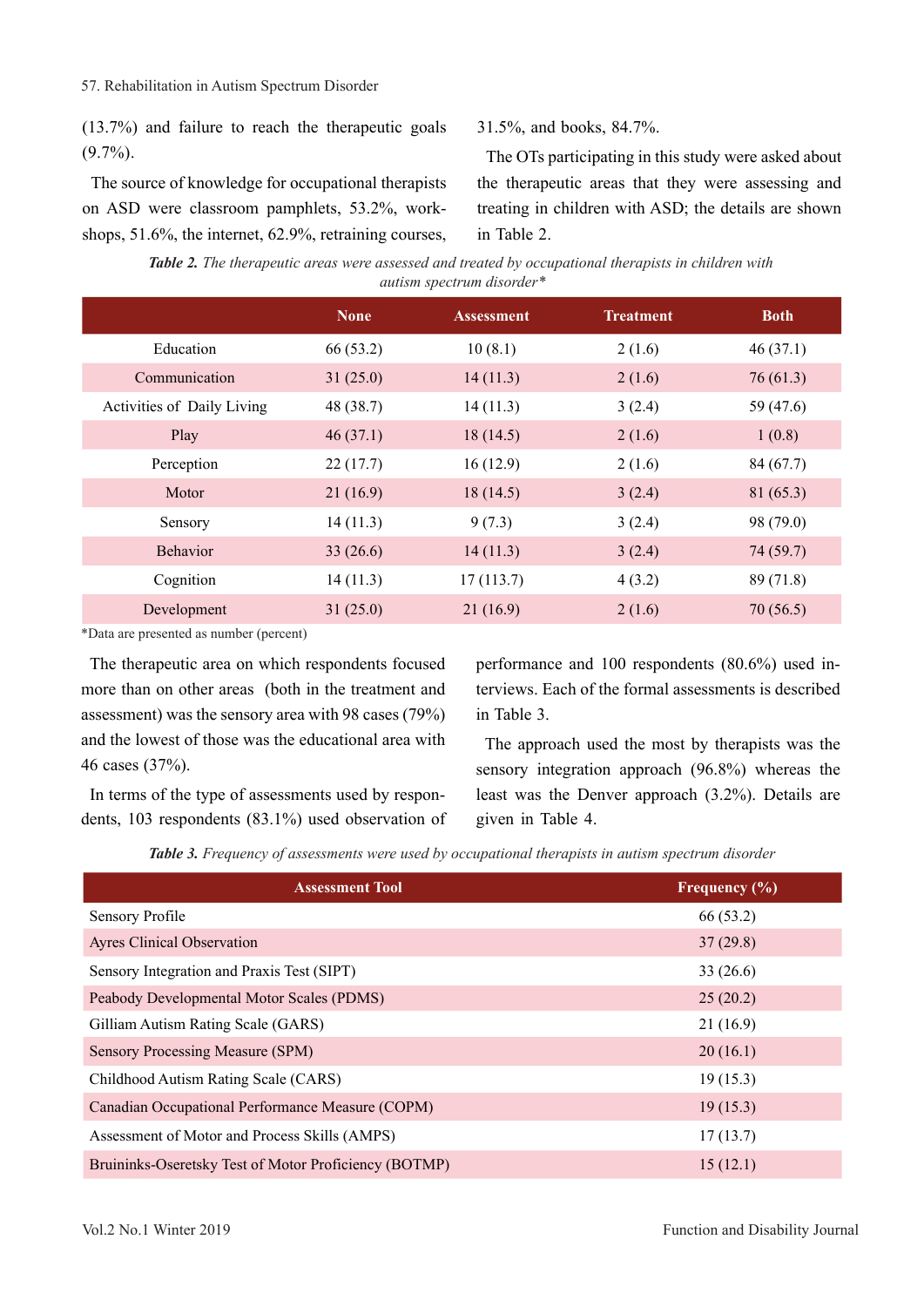| <b>Assessment Tool</b>                                                     | <b>Frequency</b> (%) |
|----------------------------------------------------------------------------|----------------------|
| School Function Assessment (SFA)                                           | 13(10.5)             |
| Adaptive Behavior Assessment System-II (ABAS-II)                           | 11(8.9)              |
| Beery-Buktenica Developmental Test of Visual-Motor Integration (BEERY VMI) | 8(6.5)               |
| Functional Emotional Assessment Scales (FEAS)                              | 8(6.5)               |
| Pediatric Evaluation of Disability Inventory (PEDI)                        | 7(5.6)               |
| Child Initiated Pretend Play Assessment (ChIPPA)                           | 6(4.8)               |

*Table 4. Treatment approaches used by occupational therapists in autism spectrum disorder*

| <b>Therapeutic approach</b>                                                                    | Frequency (%) |
|------------------------------------------------------------------------------------------------|---------------|
| Sensory Integration (SI)                                                                       | 120(96.8)     |
| Applied Behavior Analysis (ABA)                                                                | 44(35.5)      |
| Music therapy                                                                                  | 43 (34.7)     |
| Social stories                                                                                 | 30(24.9)      |
| Lego therapy                                                                                   | 23(18.5)      |
| Floortime (DIR/Greenspan)                                                                      | 21(16.9)      |
| Relationship Development Intervention (RDI)                                                    | 21(16.9)      |
| Son-rise Program                                                                               | 21(16.9)      |
| Auditory Integration Training (AIT)                                                            | 20(16.1)      |
| Neurofeedback                                                                                  | 19(15.3)      |
| Pivotal Response Training (PRT)                                                                | 18(14.5)      |
| Treatment and Education of Autistic and related Communication-handicapped<br>Children (TEACCH) | 17(13.7)      |
| Animal therapy                                                                                 | 5(4)          |
| Early Start Denver Model (ESDM)                                                                | 3(3.2)        |

The review of the use of OT models showed that 44 therapists (35.5%) did not use any model in ASD. The remaining 64.5% of the therapists used some professional models, out of which the most common was the "cognitive orientation to occupational performance" model (CO-OP) (33.9%).

The Spearman correlation coefficient between work experience and perceived competency of the therapists was  $0.132$  ( $P=0.00$ ),  $0.154$  between the level of education and perceived competency and 0.376 between the level of education and autism-specific experience was. It should be noted that only the last one was significant at 0.05 level. In addition, perceived competency was significantly correlated with providing consultation by the therapists for caregivers of people with ASD (r=0.256, *P*=0.004).

#### **Discussion**

The purpose of this study was to evaluate the practice of occupational therapists in rehabilitation of ASD. The results revealed that half of the therapists provided almost all of the services under study (assessment, counseling, family education, individual therapy, and group therapy) while others had experience in three or fewer of them. According to Watling et al. (2005), the therapists should provide a variety of services to individuals with ASD. Consistent with Watling et al. (1999), the most common type of service provided in OT was individual treatment, while group sessions were used least of all. As Epp (2008) stated, forming a group session is difficult especially in ASD in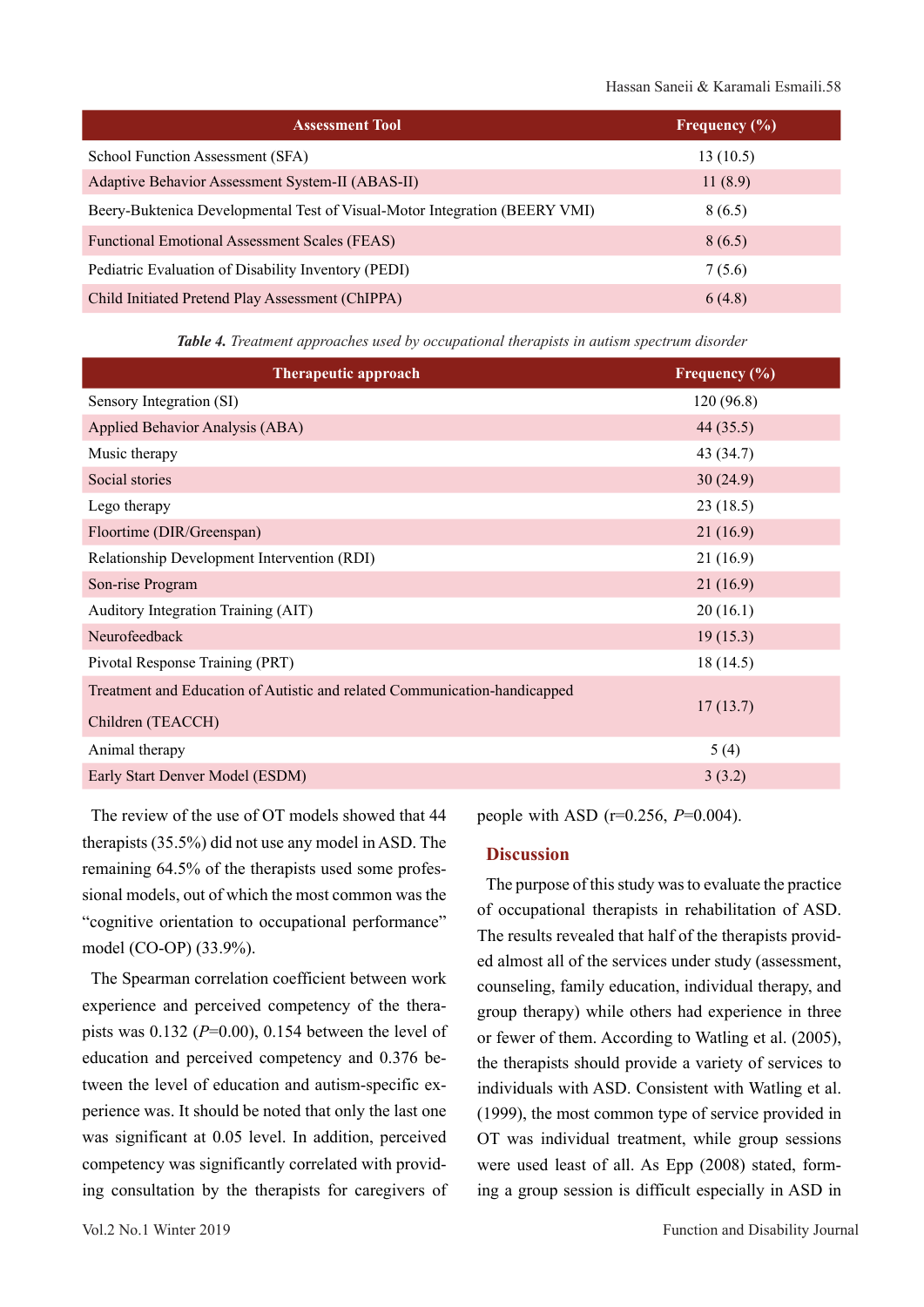which the spectrum of the disorder varies from very mild to very severe, and the individuals who are selected to form a group must be similar in terms of the level of function. Consultation was the second service that was less used by respondents. Findings showed that the consultation had a relationship with the perceived competency of the therapist. Counseling is a person-to-person situation, which requires competency in scientific and communicative skills, so that the therapist should identify and analyze the existing and potential problems, find solutions to solve them, and prevent future problems (Jaffe, 2011).

Only about half of the therapists (50.8%) perceived their competency to be above the average in treating ASD, and the rest perceived competency of the remaining therapists was moderate and below average. This level of competency was consistent with results of Ashburner et al. (2014) and was lower than that reported in the similar study conducted by Watling et al. (1999) that occupational therapists considered themselves in the treatment of ASD as 39% highly competent, 49% efficient, and 13% as expert. According to Cottrell (1990), low perceived competency might result in reduced willingness of the therapists to work with people with ASD.

Discontinuing OT could occur for various reasons. Attaining the therapeutic goals was the least frequent factor to stop OT. Family economic problems and their lack of cooperation to bring the child to the treatment sessions were the most important factors. These findings were in contrast to Watling et al.'s (1999) study, who reported the achievement of the treatment goals as the most important factor and the parents' request as the lowest factor in discontinuation of OT. According to Hock et al. (2015), the reason that the parents discontinued OT may be affected by perceptions on the burden of treatment on the family. The long process of OT, which is a process of non-medical treatment and non-insurance coverage in Iran, may be the reason for economic pressure on families. There are also several treatments for ASD. Based on the Bowker et al.'s (2011) study, families cannot usually follow several treatments at one time.

Books were the most scientific sources used by therapists. Only about half or less of the respondents had participated in workshops and retraining courses. However, more than half of them reported using the Internet. However, the web answers to questions are not guaranteed to be correct unless the therapist knows the strategies of evidence-based search. Kadar et al. (2012) found that a number of occupational therapists, working on ASD, did not go on with the science of the day and based on the OT philosophy, and instead used old approaches. Also, Myers (2017) suggested that the lack of use of scientific evidence in OT threatens the professional competency of these therapists. Undoubtedly, workshops and training courses on evidence-based search, advanced training and practical learning opportunities can play an important role in preparing the therapists to rehabilitate people with ASD and interact with other professionals.

As Tomchek and Koenig (2016) mentioned, findings of the present study showed that occupational therapists considered a wide range of therapeutic areas in assessing and rehabilitating individuals with ASD. The approaches that were used more than others in evaluation and treatment of ASD were sensory integration/processing, however, occupational areas such as education, activities of daily living and play had the least attention, respectively. In other studies consistent with the present study, such as Watling et al. (1999), Case-Smith and Miller (1999), Case-Smith and Arbesman (2008), Kadar et al. (2012), and Thompson-Hodgetts and Magill-Evans (2018), it was found that the greatest concern of the therapists in dealing with individuals with ASD was sensory issues. The fact is that few clinical trials have shown positive effects of the sensory integration approach on reducing the sensory-related behaviors (Pfeiffer et al., 2011) or social functioning and self-care (Schaaf et al., 2014) in children with ASD. The systematic review of Watling and Hauer (2015), Case-Smith et al. (2015), Weitlauf et al. (2017), and Ismael et al. (2018) showed a low or moderate effectiveness of sensory integration and sensory-based treatments on ASD even on the participation in activities of daily living that is the final goal of OT. When the therapists are trained and understand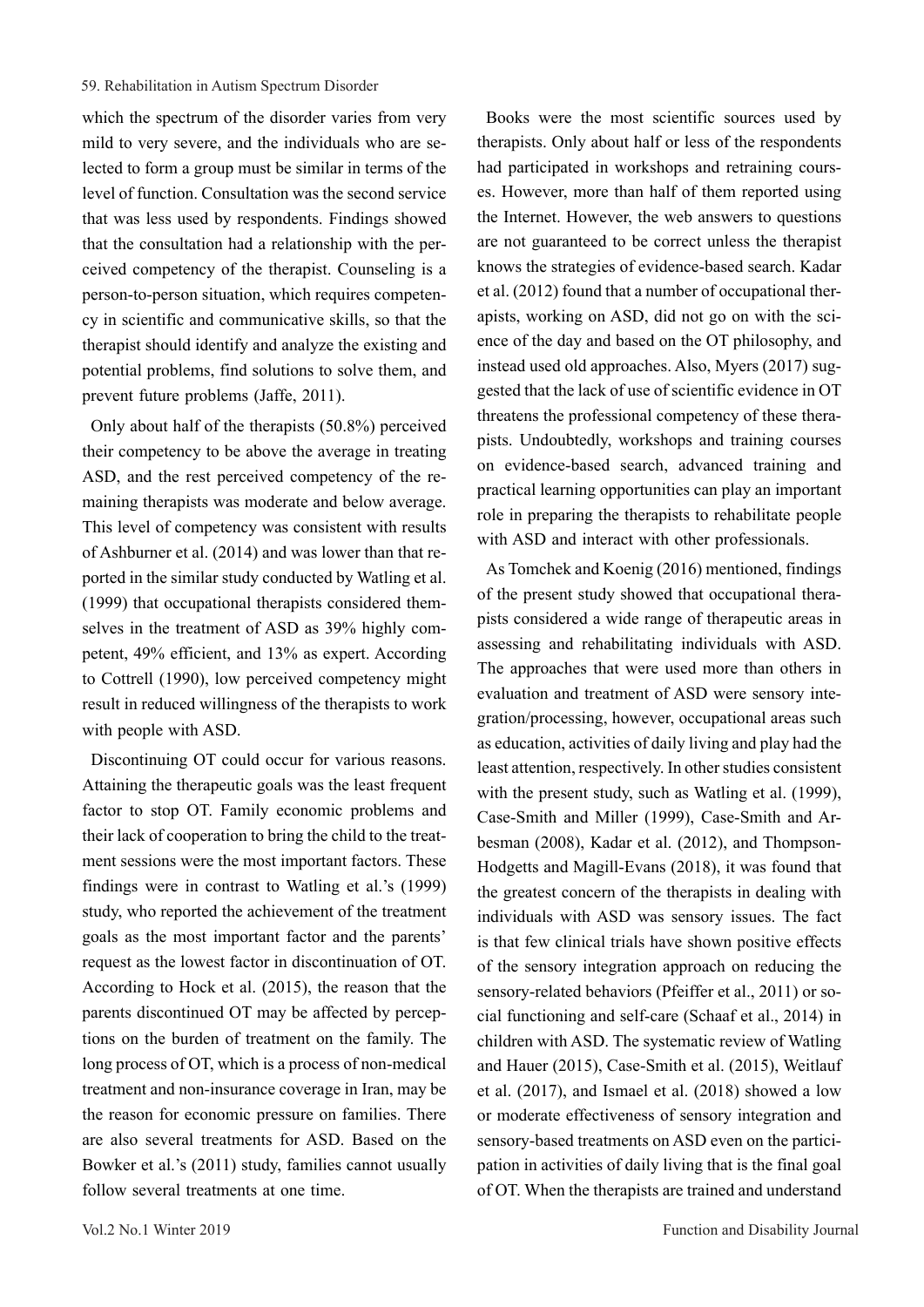the impact of sensory approaches on experience, they are more likely to use these approaches (Thompson-Hodgetts & Magill-Evans, 2018).

In this study, the cognitive area after the sensory area was considered by therapists in the rehabilitation of ASD and, accordingly, the cognitive orientation to occupational performance (CO-OP) model was the most used model. Studies reported using the CO-OP model such as Rodger and Brandenburg (2009) and Rodger et al. (2008), who have shown the effect of this approach on children with ASD with no linguistic problems. Given the need for language abilities in the CO-OP model, most ASD clients of the OTs were likely to be high-functioning ASD.

The limitation of this study was that due to access to the required sample size, only the therapists who had experience in planning and implementing treatment for at least five ASD clients were selected. It was better to select occupational therapists who were in specialist centers for people with ASD and had experience in working with more clients with ASD. Examining therapists with a higher work experience with ASD could provide us with more accurate information. It is suggested that in future studies the therapists who are working in special centers for people with ASD be invited to participate in a similar study, so that more information will be available in details. Knowing the exact causes of discontinuing OT can help prevent it, therefore, research in this case is required. The present study identified the status of occupational therapy practice in using therapeutic approaches and models, but the process of clinical reasoning is a controversial issue that can determine why the therapists have used those approaches.

## **Conclusion**

In rehabilitation of children with ASD, occupational therapists usually focus on individual treatment. However, it is also necessary to pay attention to counseling, group sessions and family therapy. Economic problems of Iranian families are one of the important factors in discontinuing OT for a child with ASD. The emphasis of occupational therapists in assessing and rehabilitating ASD is on the sensory area, whereas

they should not forget their responsibility to facilitate participation of the individual with ASD in their life situations.

#### **Acknowledgements**

This work was supported by a grant from Iran University of Medical Sciences (Grant number 96-04-32- 32589). The authors gratefully acknowledge all occupational therapists who participated in this research, especially Yeghaneh Ghasemi, Zakieh Azarbash and Ali Ostadzadeh.

### **Conflict of Interest Statement**

Authors declared no conflict of interest.

## **References**

Ashburner, J., Rodger, S., Ziviani, J., & Hinder, E. (2015). Optimising Participation Of Children With Autism Spectrum Disorder Experiencing Sensory Challenges: A Clinical Reasoning Framework. Australian Occupational Therapy Journal, 62, 147.

Ashburner, J., Rodger, S., Ziviani, J., & Jones, J. (2014). Occupational therapy services for people with autism spectrum disorders: Current state of play, use of evidence and future learning priorities. Australian Occupational Therapy Journal, 61(2), 110-120.

Asher, A. (2014). Teaching social skills to people with autism Best practices in individualizing interventions. Canadian Journal of Occupational Therapy, 81(5), 329-329.

American Psychiatric Association (2013). Diagnostic and statistical manual of mental disorders (fifth ed.). Arlington VA: American Psychiatric Association.

Bagatell, N. J., Cram, M., Alvarez, C. G., & Loehle, L. (2014). Routines of families with adolescents with autistic disorders: A comparison study: Étude comparative des routines des familles ayant des adolescents atteints de troubles autistiques. Canadian Journal of Occupational Therapy, 81(1), 62-67.

Bowker, A., D'Angelo, N. M., Hicks, R., & Wells, K. (2011). Treatments for autism: Parental choices and perceptions of change. Journal of Autism and Developmental Disorders, 41(10), 1373-1382.

Case-Smith, J., & Arbesman, M. (2008). Evidence-based review of interventions for autism used in or of relevance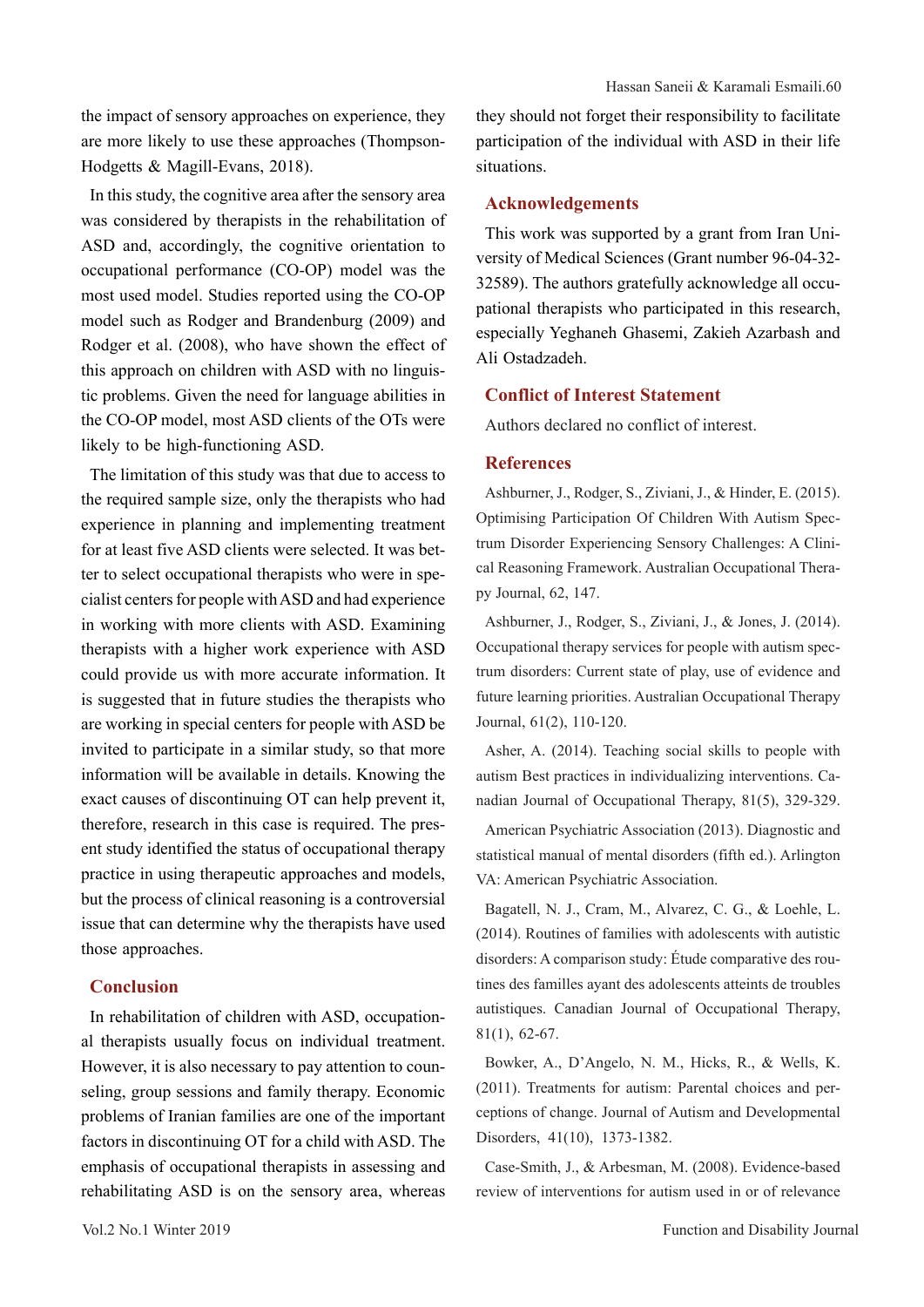to occupational therapy. American Journal of Occupational Therapy, 62(4), 416-429.

Case-Smith, J., & Miller, H. (1999). Occupational therapy with children with pervasive developmental disorders. American Journal of Occupational Therapy, 53(5), 506- 513.

Case-Smith, J., Weaver, L. L., & Fristad, M. A. (2015). A systematic review of sensory processing interventions for children with autism spectrum disorders. Autism, 19(2), 133-148.

Cottrell, R. F. (1990). Perceived competence among occupational therapists in mental health. American Journal of Occupational Therapy, 44(2), 118-124.

Dammann, C., Althoff, C., Hope, S., & Ausderau, K. (2017). Parent-Mediated Interventions With Children With Autism Spectrum Disorder: A Systematic Review. American Journal of Occupational Therapy, 71(4 Supplement 1), 7111515226p1.

Dionne, M., & Martini, R. (2011). Floor time play with a child with autism: A single-subject study. Canadian Journal of Occupational Therapy, 78(3), 196-203.

Epp, K. M. (2008). Outcome-based evaluation of a social skills program using art therapy and group therapy for children on the autism spectrum. Children & Schools, 30(1), 27-36.

Henning, B., Cordier, R., Wilkes-Gillan, S., & Falkmer, T. (2016). A pilot play‐based intervention to improve the social play interactions of children with autism spectrum disorder and their typically developing playmates. Australian Occupational Therapy Journal, 63(4), 223-232.

Hock, R., Kinsman, A., & Ortaglia, A. (2015). Examining treatment adherence among parents of children with autism spectrum disorder. Disability and health journal, 8(3), 407- 413.

Hodgetts, S., & Hodgetts, W. (2007). Somatosensory stimulation interventions for children with autism: Literature review and clinical considerations. Canadian Journal of Occupational Therapy, 74(5), 393-400.

Ismael, N., Lawson, L. M., & Hartwell, J. (2018). Relationship Between Sensory Processing and Participation in Daily Occupations for Children With Autism Spectrum Disorder: A Systematic Review of Studies That Used Dunn's

Sensory Processing Framework. American Journal of Occupational Therapy, 72(3), 7203205030p7203205031- 7203205030p7203205039.

Jaffe, E. G., & Epstein, C. F. . (2011). Consultation: Collaborative interventions for change. In K. Jacobs & G. L. Mc-Cormack (Eds.), The occupational therapy manager (5th ed., pp. 521-545). Bethesda, MD: AOTA Press.

Joosten, A. V., & Safe, A. P. (2014). Management strategies of mothers of school‐age children with autism: Implications for practice. Australian Occupational Therapy Journal, 61(4), 249-258.

Kadar, M., McDonald, R., & Lentin, P. (2012). Evidence‐ based practice in occupational therapy services for children with autism spectrum disorders in Victoria, Australia. Australian Occupational Therapy Journal, 59(4), 284-293.

Lawshe, C. H. (1975). A quantitative approach to content validity. Personnel psychology, 28(4), 563-575.

Miller-Kuhaneck, H. (2015). Autism spectrum disorder. In J. Case-Smith & J. C. O'Brien (Eds.), Occupational therapy for children and adolescents (7th ed., pp. 766-792). Canada: Elsevier: Mosby.

Myers, C. (2017). Occupational Therapists' Use of Research and Evidence Sources Associated With an Online Competence Assessment. American Journal of Occupational Therapy, 71(4 Supplement 1).

Pfeiffer, B. A., Koenig, K., Kinnealey, M., Sheppard, M., & Henderson, L. (2011). Effectiveness of sensory integration interventions in children with autism spectrum disorders: A pilot study. American Journal of Occupational Therapy, 65(1), 76-85.

Rodger, S., & Brandenburg, J. (2009). Cognitive Orientation to (daily) Occupational Performance (CO‐OP) with children with Asperger's syndrome who have motor‐based occupational performance goals. Australian Occupational Therapy Journal, 56(1), 41-50.

Rodger, S., Ireland, S., & Vun, M. (2008). Can Cognitive Orientation to daily Occupational Performance (CO-OP) help children with Asperger's syndrome to master social and organisational goals? British Journal of Occupational Therapy, 71(1), 23-32.

Samadi, S. A., Mahmoodizadeh, A., & McConkey, R. (2012). A national study of the prevalence of autism among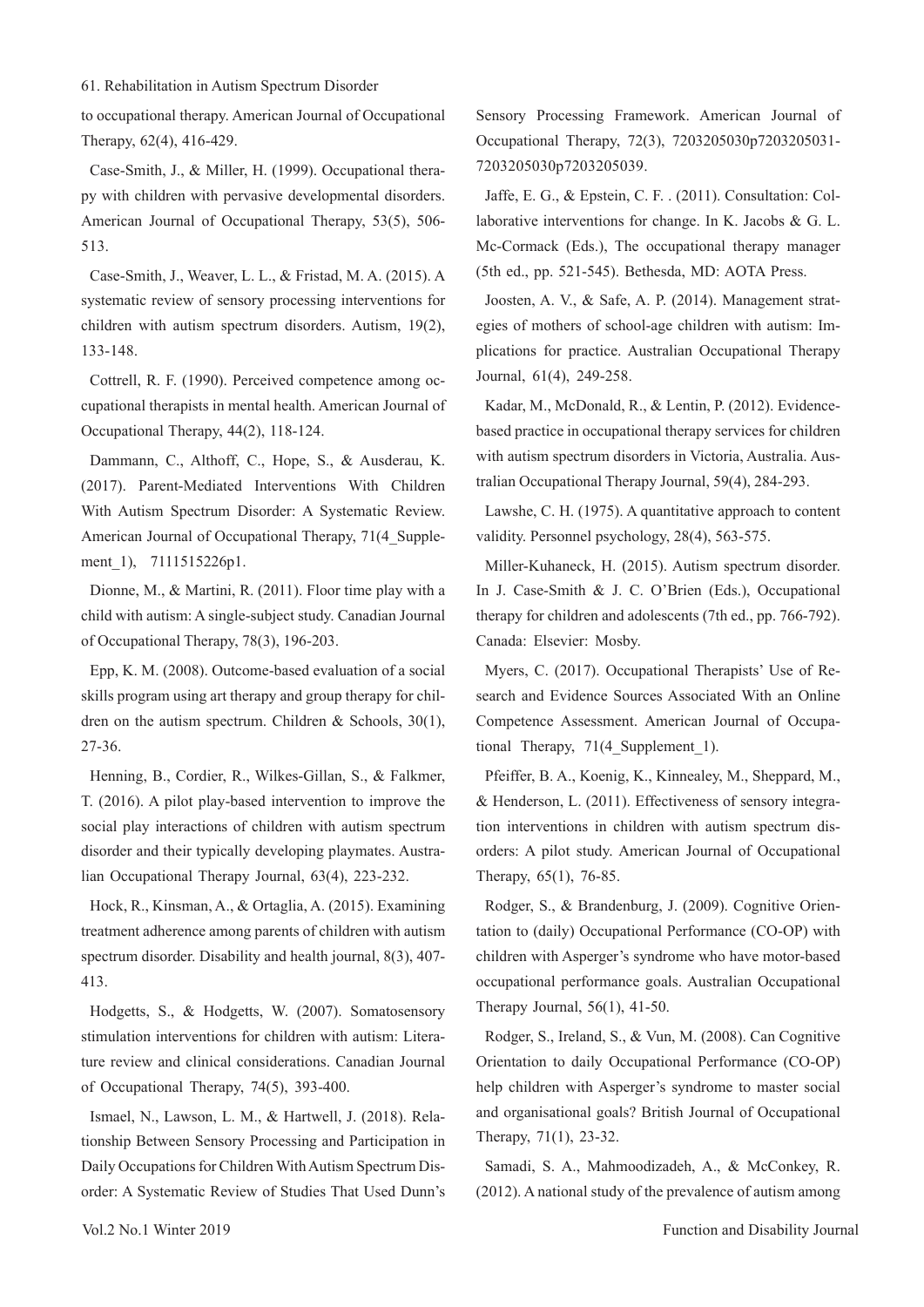five-year-old children in Iran. Autism, 16(1), 5-14.

Schaaf, R. C., Benevides, T., Mailloux, Z., Faller, P., Hunt, J., van Hooydonk, E., . . . Kelly, D. (2014). An intervention for sensory difficulties in children with autism: A randomized trial. Journal of Autism and Developmental Disorders, 44(7), 1493-1506.

Thompson-Hodgetts, S., & Magill-Evans, J. (2018). Sensory-Based Approaches in Intervention for Children With Autism Spectrum Disorder: Influences on Occupational Therapists' Recommendations and Perceived Benefits. American Journal of Occupational Therapy, 72(3), 7203205020p7203205021-7203205020p7203205028.

Tomchek, S., & Koenig, K. (2016). Occupational therapy practice guidelines for children and adolescents with Autism Spectrum Disorders. Bethesda, MD: American Occupational Therapy Association, Inc.

Watling, R., Deitz, J., Kanny, E. M., & McLaughlin, F. (1999). Current practice of occupational therapy for children with autism. American Journal of Occupational Therapy, 53(5), 498-505.

Watling, R., & Hauer, S. (2015). Effectiveness of Ayres Sensory Integration® and sensory-based interventions for people with autism spectrum disorder: A systematic review. American Journal of Occupational Therapy, 69(5), 6905180030p6905180031-6905180030p6905180012.

Watling, R., Tomchek, S., & LaVesser, P. (2005). The scope of occupational therapy services for individuals with autism spectrum disorders across the lifespan. The American journal of occupational therapy: official publication of the American Occupational Therapy Association, 59(6), 680-683.

Weitlauf, A. S., Sathe, N., McPheeters, M. L., & Warren, Z. E. (2017). Interventions targeting sensory challenges in autism spectrum disorder: a systematic review. Pediatrics, 139(6), e20170347.

Wilkes-Gillan, S., & Joosten, A. (2016). Technologybased interventions were found to have evidence of effectiveness on a range of outcomes, including social problem solving and facial and emotional processing skills for individuals with autism spectrum disorders. Australian Occupational Therapy Journal, 63(2), 135-136.

Zablotsky, B., Black, L. I., Maenner, M. J., Schieve, L. A., & Blumberg, S. J. (2015). Estimated prevalence of autism and other developmental disabilities following questionnaire changes in the 2014 National Health Interview Survey. National health statistics report, 1-20.